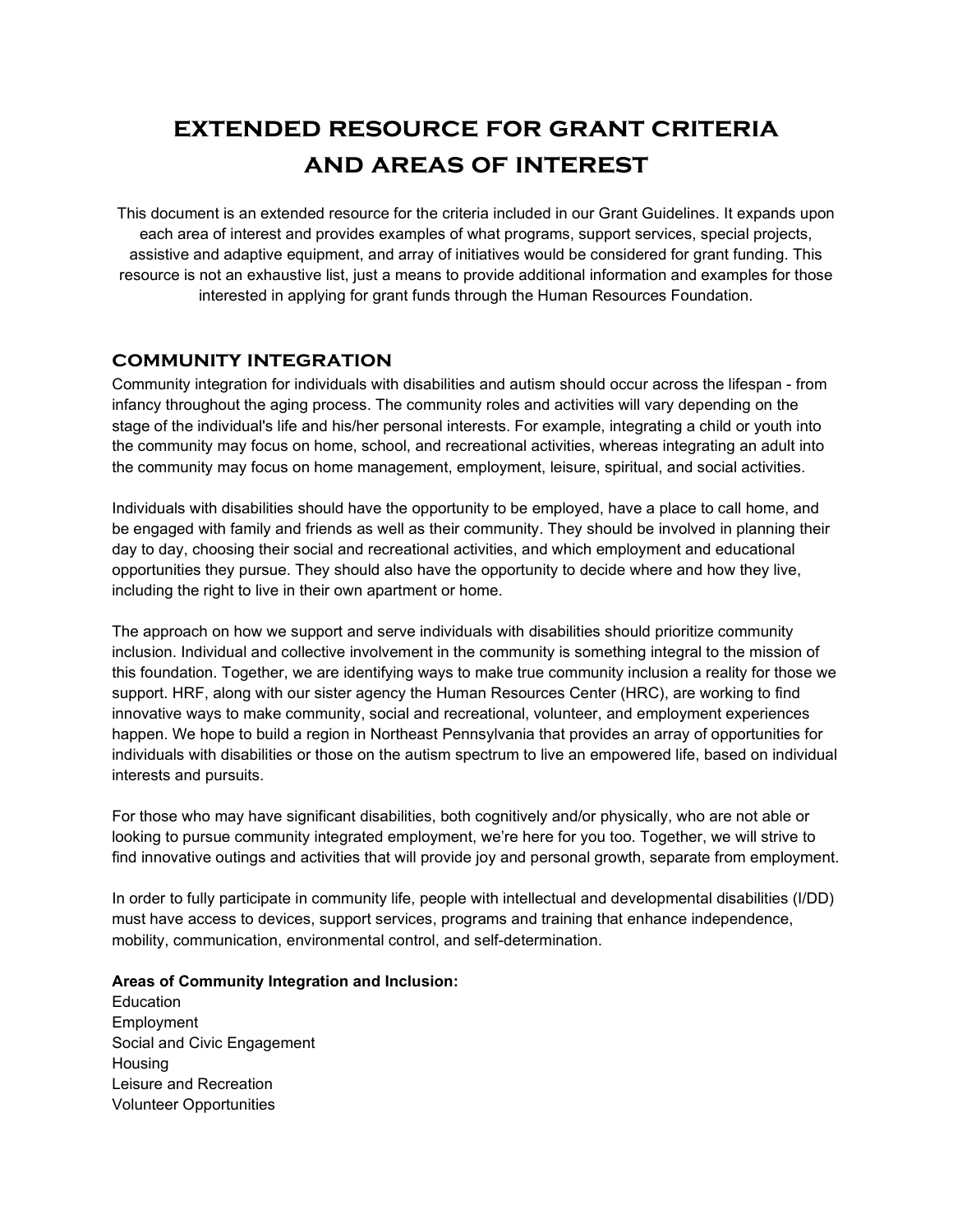Peer Support and Self-Determination

#### **Examples:**

Adaptive/Communication Aids Daily Living Skills Training Personal Emergency Response Systems Pre-Vocational Services Tech Coaching to expand technology access, understanding, and confidence Future Planning Training:

- Supportive or Independent Living
- Financial Management and Responsibility
- Decision-Making Skills
- Finding and Obtaining Employment
- Relationship and Support System Building

Counseling and Therapeutic Resources

Disability Awareness and Bias Training for community members, businesses, and organizations

## **workplace mentorship**

Individuals with disabilities often do not have access to the same networking and career-planning channels that are open to people without disabilities. By bringing individuals with disabilities into the workplace, they may explore a potential career path, evaluate personal goals, and participate in training sessions that strengthen their skills and help prepare them for employment.

#### **Areas of Workplace Mentorship:**

Career Exploration/Development Job Training Workplace Orientation Emotional Support Time Management Developing Peer and Support Networks Social and Communication Skills Insight on Social and Coworker Expectations Physical Development/Health and Wellness Academic Skills

### **education opportunities and inclusive learning**

- Lifelong Learning Initiatives
- Mentorship/Internship programs and initiatives
- Programs/Services for college bound students
- Inclusive Classroom Climate and Environment
- Adaptive/Assistive Technology and Equipment
- Inclusive Design designing for the needs of people with permanent, temporary, situational, or changing disabilities
- Differentiated Instruction instead of using a one-size-fits-all approach, a teacher uses a variety of methods to teach, tailoring their teaching approach to match their students' learning styles
- Multisensory instruction provides an opportunity for children to have more than one way to make connections and learn concepts, using more than one sense at a time. Using multiple senses gives children more ways to connect with what they're learning, making it easier to collect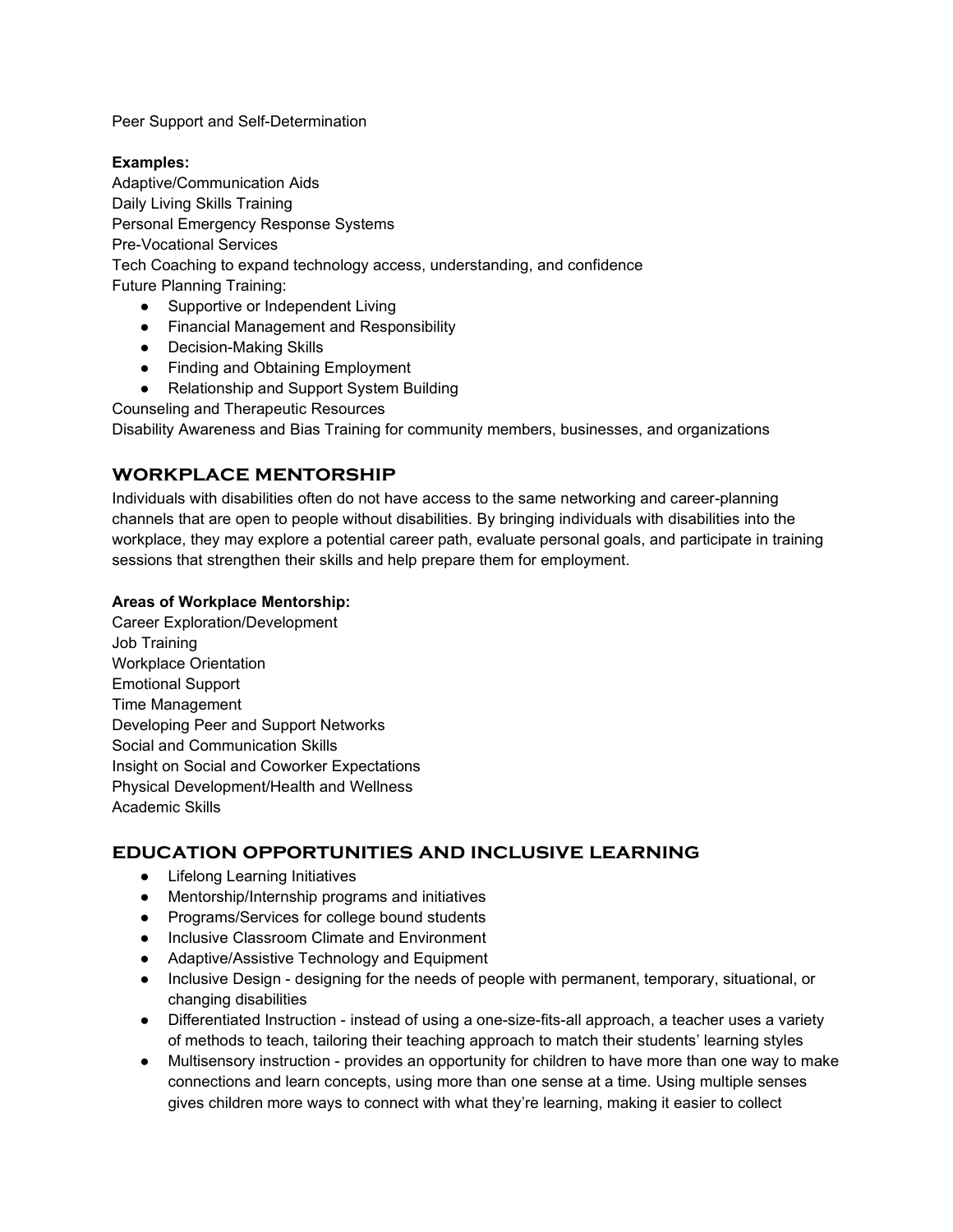information, make connections between new information and what they already know, understand and work through problems, and use nonverbal problem-solving skills

### **home modifications**

- Ramps for Wheelchair Accessibility
- Stair Glides
- Rails or Banisters
- Grab Bars
- Handrails
- Lowered Door Thresholds
- Widened Doors for Wheelchair Access
- Lowered Shelves for Accessibility of Important Items/Appliances
- Additional Lighting/Storage Space
- Home Repair and Maintenance of Devices any service that allows individuals to live safely and with quality of life in their home environment. Examples include repair to stairs, railings, floors, or paying for routine maintenance and servicing of assistive devices

## **adaptive and assistive equipment**

- Mobility aids such as wheelchairs, scooters, walkers, canes, crutches, prosthetic devices, and orthotic devices
- Cognitive aids including computer or electrical assistive devices that can help with memory, attention, and other critical thinking skills
- Computer software and hardware such as voice recognition programs, screen readers, and screen enlargement applications that assist individuals with mobility and sensory impairments use computers and mobile devices
- Tools such as automatic page turners, book holders, and adapted pencil grips to help learners with disabilities participate in educational activities
- Physical modifications in the built environment, including ramps, grab bars, and wider doorways to enable access to buildings, businesses, and workplaces
- Lightweight, high-performance mobility devices that enable individuals with disabilities to play sports and be physically active
- Adaptive switches and utensils to allow those with limited motor skills to eat, play games, and accomplish other activities
- Devices and features of devices to help perform tasks such as cooking, dressing, and grooming
- Specialized handles and grips, devices that extend reach, lights on telephones and doorbells
- Voice-activated computers or voice-activated telephone dialers

## **supportive living arrangements and independent living**

\*Please see the above categories of Home Modifications and Adaptive Assistive Equipment

# **Specific Initiatives**

## **supporting individuals on the autism spectrum**

We recognize that each person with autism or autism spectrum disorders (ASD) has unique needs and abilities and that support services should be customized to the individual.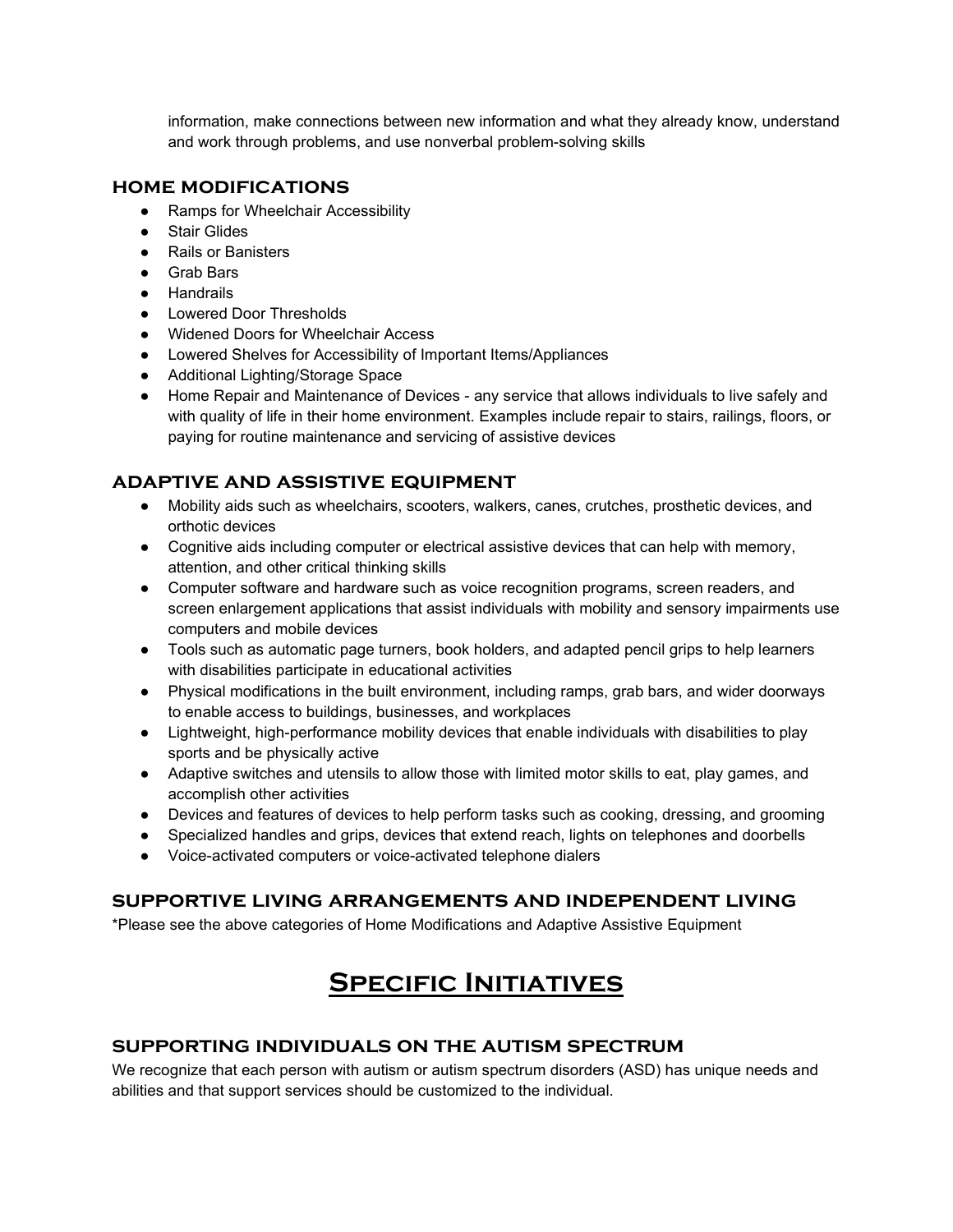We support programs or services that help each adult become increasingly independent and active in their community. We are looking for organizations who strive to create individualized experiences that combine personal choice and community integration with professional oversight, family involvement and stability, designing services around activities and goals that are important to them.

#### **Individualized supports for individuals with autism may include:**

Facilitated social skills groups Strengthening communication skills Strengthening social skills Sensory therapies Assisting with specialized/modified diet needs

## **supporting individuals with intellectual & developmental disabilities**

Providing general support to individuals through the following:

#### **Home repair and maintenance of devices:**

Any services in this category allow individuals to live safely and with quality of life in their home environment. Examples include repair to stairs, railings, floors, or paying for routine maintenance and servicing of assistive devices including hearing aids, eyeglasses, or wheelchairs.

#### **Digital technologies**:

Includes computers, and other software and hardware that can be adapted to help adults with a disability function at home or work. Examples include voice-activated computers or voice-activated telephone dialers. A voice-activated computer could assist an individual to remain connected to a social network. Also, newly emerging consumer electronics devices including home networking gear and smartphones can enable easier data sharing, networking, access to health information, and monitoring of health conditions, medications, financial, or other daily essentials.

#### **Health Technology:**

Can inform the individual as well as communicate important information such as weight, heart rate, blood pressure, and blood sugar levels to health care providers. Health technology can also include new "exergames," which allow participants to increase their exercise with the results being sent to a health provider for monitoring and alerts.

#### **Smart home technology:**

Can be used to monitor and help individuals with a disability remain safely at home by, for example, providing an alert that a person has fallen, turning off a stove's burner that has been left unattended, and allowing the participant to video chat with a family caregiver or health provider who is located at some distance. There are newly emerging technologies that can provide cueing for grooming or toileting, for example, may be beneficial to individuals with cognitive disabilities who would benefit from this level of assistance in carrying out daily activities.

#### **Individualized supports for adults with intellectual/developmental disabilities may include:**

Social Skills Training Personal Hygiene